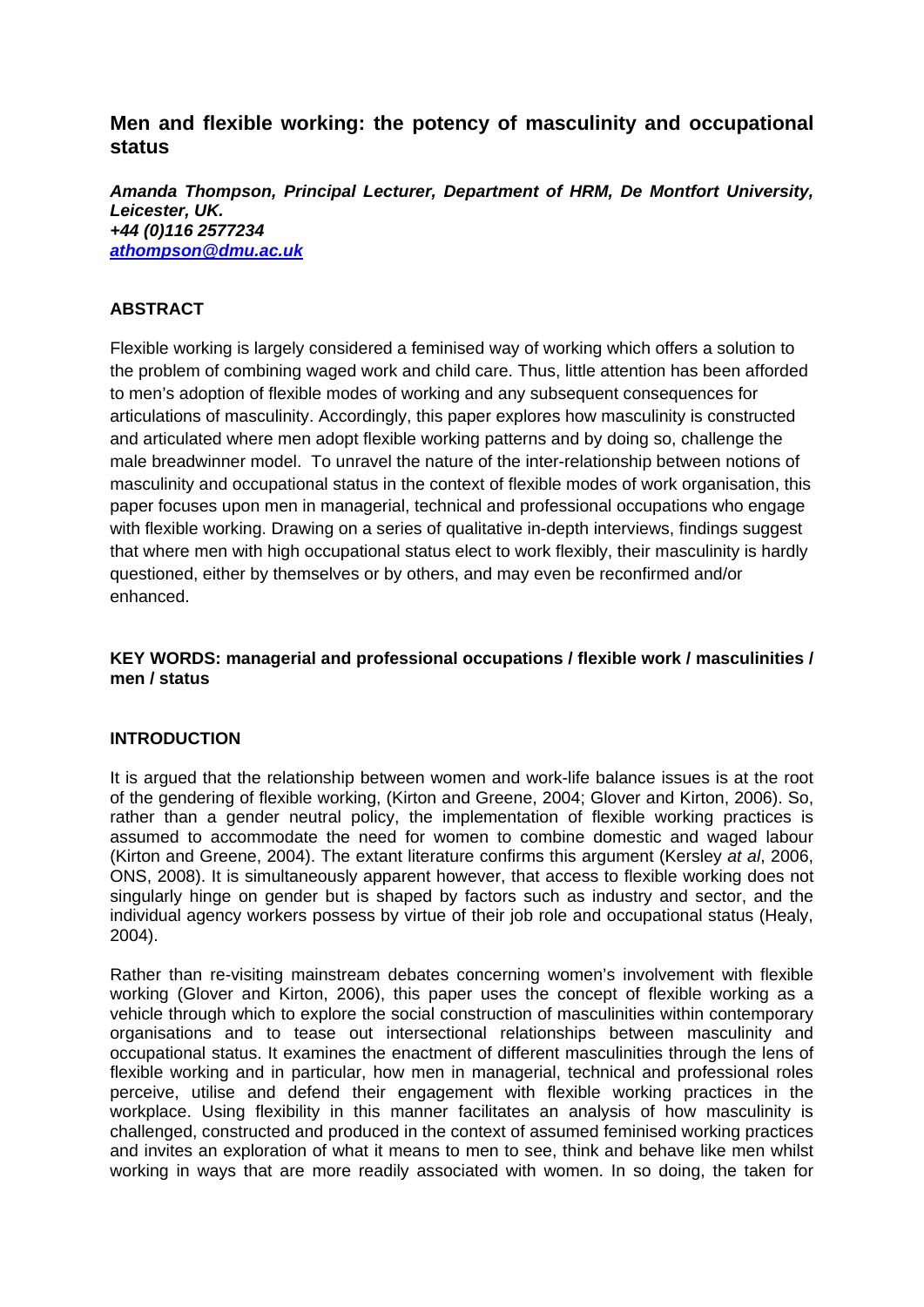granted natural dominance of masculinity (see Connell, 2005) is challenged and debates concerning gender power, gender relations and gendered identities are reignited. The key research proposition explored within the paper is the notion that men have distinctive ways of articulating and negotiating flexible working that are tightly bound with socially embedded norms of gendered identity and masculine dominance. Related to this proposition, it is argued that men with higher occupational status can use their eminence effectively to transcend potential negative aspersions cast upon their masculinity as a consequence of choosing to work in ways conventionally connected to women. The gender hierarchy and associated power structure is therefore, little disturbed, and may even be reinforced, when men in prominent organisational positions engage in flexible working.

## **EXPLORING FLEXIBLE WORKING**

Flexible working is a familiar and much researched topic (Davies and Freedland, 2007, Noon and Blyton, 2007); there is however, less recognition of tacit assumptions regarding the gendering of flexibility (Liff, 2003). Successive Labour governments have, since 1997, promoted flexible working under the auspices of 'family-friendly' working and latterly as 'work-life balance'. Yet, despite use of gender neutral language and effort to rally inclusiveness and universalism of access there is an underlying presumption that flexible working is primarily aimed at women so they might more easily accommodate waged work and caring/domestic labour (Houston and Waumsley, 2003). Contemporary data would suggest that this presumption is well founded. As a group, women are far more likely to apply for and utilise flexible working practices (with the exception of home-working) (ONS, 2008). Furthermore, a wider range of flexible work options are available in organisations where more than half of the workforce is female (Kersley et al, 2006). Whilst this is so, a onedimensional analysis, focused solely on the gendering of flexible working, fails to encapsulate further contextual, organisational and work-related features which dissect employees' access to flexible working in differing ways.

#### **Universalism and inclusiveness; managers left out?**

Challenging the rhetoric of universalism, Dex and Smith (2001) raise a number of key factors besides the gender composition of the workforce which influence an organisation's propensity to champion flexible working practices under the banner of family friendly working. Notable amongst their findings the presence, or otherwise, of equal opportunities policies, the degree of competition in the firm's operating market, the size of the organisation, sector (public / private), whether unions are recognised and the nature of the workforce are all considered to be significant. Salient to this paper, Dex and Smith (2001) determine that family friendly policies are more common where there is a highly educated and 'high discretion' workforce; a point not entirely obscured in contemporary empirical data whilst other studies (WERS; 2004; Kersley et al., 2006; for example) note that the option to work from home is more accessible to managers, presumably on the basis that managers are unlikely to be 'hands on' and so it is less critical that they are on the premises at all times, also it is low risk for organisations to extend managerial autonomy as normative role expectations induce managers and other senior staff to work hard even when scrutiny is lax. Similarly Wise and Bond (2003) discuss the concept of *give and take* in the case of senior managers who reportedly 'had an exceptional amount of control over when and where they worked' in exchange for dedication to the role (2003:27). WERS 2004 (Kersley *et al*, 2006) confirms this position too; the Survey of Employees showed that managers had greater confidence than non-managerial employees that they would be able to access flexi-time if needed and 43 percent of managers reported that they had considerable autonomy over when they started and finished their working day compared to only 24 percent of nonmanagerial employees. *Some* professionalised occupations also find that flexible working arrangements are at their disposal should they decide to take advantage of them, The EOC (2001) found that 14 percent of employees worked part-time in professional roles but the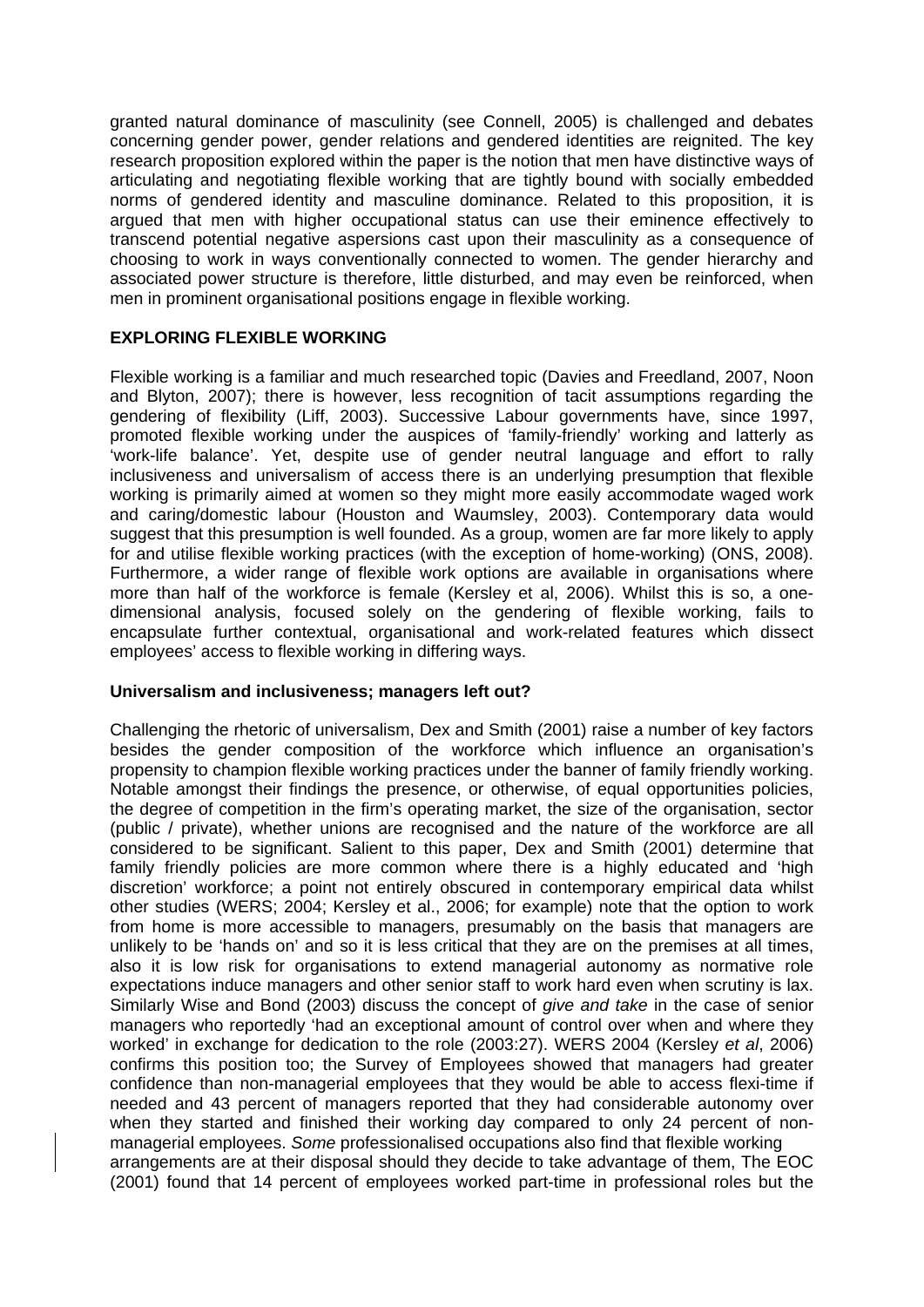incidence of part-time working varied considerably between professional occupations, for example, it was well established among teaching, health and social welfare professionals but rare in engineering and technology occupations. Such findings reflect variance in the gender composition of professions and the influence of sector and job related characteristics in expanding or restricting access to flexible work (Dex and Smith, 2001).

The dual axis of gender and occupational status however, raises an interesting paradox particularly where management is concerned; whilst managerial status might afford greater access to home-working and offer increased control over work scheduling, flexible working involving reduced working hours is not universally available within management roles. The Cross-Section Survey of Managers (Kersley *et al*, 2006) indicates reduced working hours were not commonly available to managers. This corroborates with findings from the WERS 2004 Employees' Survey that only 27 percent of managers thought that they would be able to reduce their hours compared to 33 percent of non-managerial employees. Moreover, a greater proportion of non-managerial employees also believed that they could work term-time only, compressed hours or on a job share basis.

Management careers tend to entail long hours and an expectation of commitment commensurate with the normative (male) model of working (Tomlinson and Durbin, 2010; McIntyre, 1998). Managers are also more likely than non-managers to work in excess of 48 hours a week (Kersley *et al*, 2006) and part-time work, although slowly gaining acceptance in sectors once renowned for long working hours (Family Friendly Working Hours Taskforce, 2010) is not widespread or easily achieved; indeed, there are few part-time jobs available in higher-level occupations (Grant *et al*, 2005). So, there is a mixed picture regarding occupational position and flexible working; senior managers, officials and professionals tend to have greater autonomy regarding the organisation of their working lives than those lower down the organisational hierarchy. However, opportunities to deviate from full-time working hours are constrained by the social expectations surrounding the normative model of managerial work and the required indicators of organisational commitment founded upon notions of full time presenteeism (Noon and Blyton, 2007). This discussion has so far explored occupational status as a variable influencing access to flexible working, in the next section the gendering of flexible working is debated followed by a brief summary to capture observations regarding the inter-relationship between occupational status and gender in the context of flexible working.

#### **Universalism and Inclusiveness; men left out?**

As noted in the introduction, it is established that the gendering of work organisation reflects traditional gendered stereotypes wherein women assume primary affiliation to the home and men adopt the role of the breadwinner (Sheridan, 2004). Currently, the employment rate for women is 70 percent (ONS, 2008) yet, societal expectations also require them to be domesticated and home-centric (Houston and Waumsley, 2003); hence, their stronger attachment to flexible forms of working. Whilst we are accustomed to women in paid work, the notion of a female breadwinner remains contrary to normative expectations. As Gatrell and Swan (2008:19) comment, the idea of a women as the *primary* earner 'contradicts deeply ingrained ideas about the social role of women''. So, the male breadwinner model although possibly challenged, is still very much alive and women, as a consequence, find it difficult to compete with men on an equal basis in employment (Fredman, 2004).

At the heart of the imbalance between the work and life patterns of men and women is the assumption that 'masculinity is ontological in its non-nurturingness' (Reeser, 2010:39) whilst femininity is essentially oppositional in orientation. Masculinity and femininity are thus, often depicted as two separate, discrete and diametrically opposing categories. Reeser (2010: 38)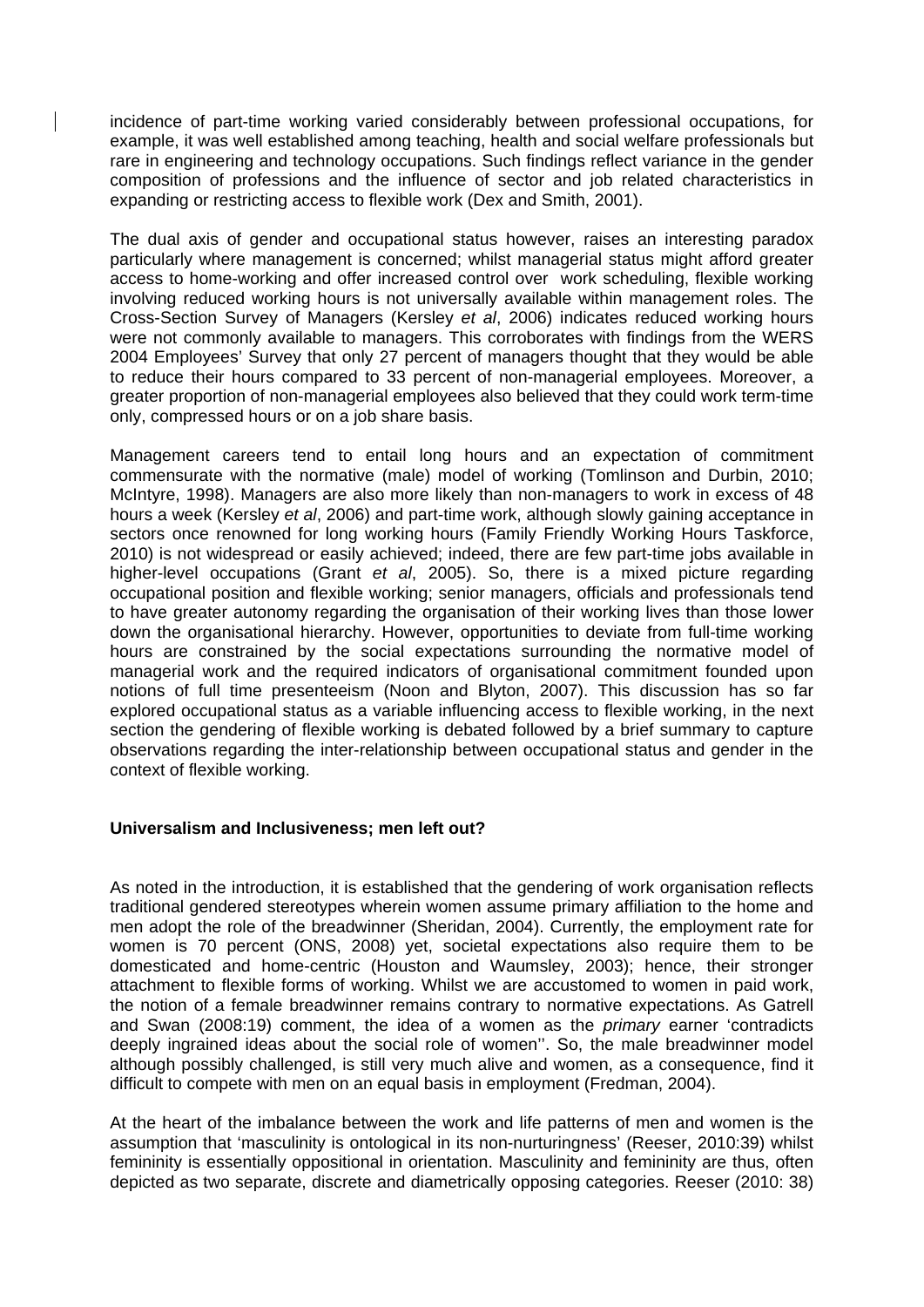argues that 'the notion of binary opposition cannot be disassociated from the issue of power', the two-fold categorisation propagates the concept of dual and oppositional genders, wherein 'men and masculine discourses occupy the dominant centre of rationality, displacing women and femininity to their seemingly emotional margins' (Knights and Kerfoot, 2004:431). Connell (2009:9) also recognises that 'dichotomy and difference are the substance of the idea of gender' but is wary of simplifying gender to a game of contrasts in which hegemonic masculinity represents a fixed and absolute depiction of what it means to be a man and femininity a fixed notion of what it means to be a woman. Rigid assumptions regarding the reality of the binary are problematic and result in a gender hierarchy infused with power differentials (Knights and Kerfoot, 2004). Instead of being an innocuous configuration, the binary classification is fertile ground for entrenching the view that he is 'the one' and she the incidental 'other' (de Beauvoir ([1949] 1972) cited in Payne 2006:70).

Given that gender studies have hitherto focussed on a binary combination of gender, masculinity as the prioritised gender has been left relatively unexamined and taken for granted in the literature (Collinson and Hearn, 1994). Kitzinger and Wilkinson (1993) refer to masculinity as a key feature of default identity; the natural and normal state of being. Default identities, they argue, 'are always less articulated, less self-conscious than are oppositional or oppressed identities' (1993:32) and so there is less need to scrutinise men's actions. This seat of privilege may however, be subject to challenge in the changing contemporary context. For example, traditional working class based masculinities constructed around manual labour, grit and muscle are left adrift as employment in manufacturing and production has decreased in recent decades (Glover and Kirton, 2006). Secure male employment has also been displaced by technology, resulting in the decline of men's role as the breadwinner (Besen; 2007). In the private sphere of the home too, male patriarchal authority is no longer automatic as divorce and separation force a re-consideration of masculine identity. Such changes impact upon men and construct them in a multitude of ways (Hearn, 1999). Against this dynamic backdrop, studying men and masculinities 'is no longer considered so esoteric' (Hearn, 1999:149); indeed, men are now becoming 'objects of critical interrogation' (Knights and Kerfoot, 2004:436).

In emergent masculine discourse, hegemonic masculinity, whereby men are afforded power and privilege by virtue of their maleness (Simpson, 2004:350), is sometimes considered as destabilized in contemporary society (Reeser, 2010) and there are calls to masculinise men again. In contrast, other contemporary discourses censure male dominance and instead advocate 'new man'; a rekindling of masculinity as 'kinder, softer and in touch with its feminine side' (Reeser, 2010:33). In a shift away from binary and fixed conceptions of gender Connell argues that being male or female is not a static or determined identity rather, 'it is a becoming, a condition actively under construction' (Connell, 2009:3). In this sense, masculine and feminine categorisations are not straightforward. Whilst recognising that gender is socially shaped, Connell acknowledges that individuals 'often enjoy gender polarity' (2009:6) and consciously or subconsciously self-construct an essentially masculine or feminine identity in an effort to conform; but this is not to say that identities outside the confines of the binary frame are elusive. Just as with every twist of the kaleidoscope, the image through the viewfinder settles to a new pattern, gender is a delicate social set of arrangements, sensitive to shifts, tensions, overlap and reinvention. In pursuing a poststructuralist account of gender, Connell (2009) explores in more depth *how* masculinities are constructed and reconstructed. Such accounts consider how masculinity is experienced at a subjective level by men themselves and how numerous masculinities exist relative to the overriding (hegemonic) form. This is a helpful stance since in the acting out of lived lives a polar categorisation can be problematical for those men (and women) who exceed or deviate from the terms of binary proclamations (Eveline, 2005).

The domain of paid work has long been inextricably linked, not just to men per se but to the performance of masculinity (Cockburn 1983, Guerrier and Adib, 2004). As a rule, men are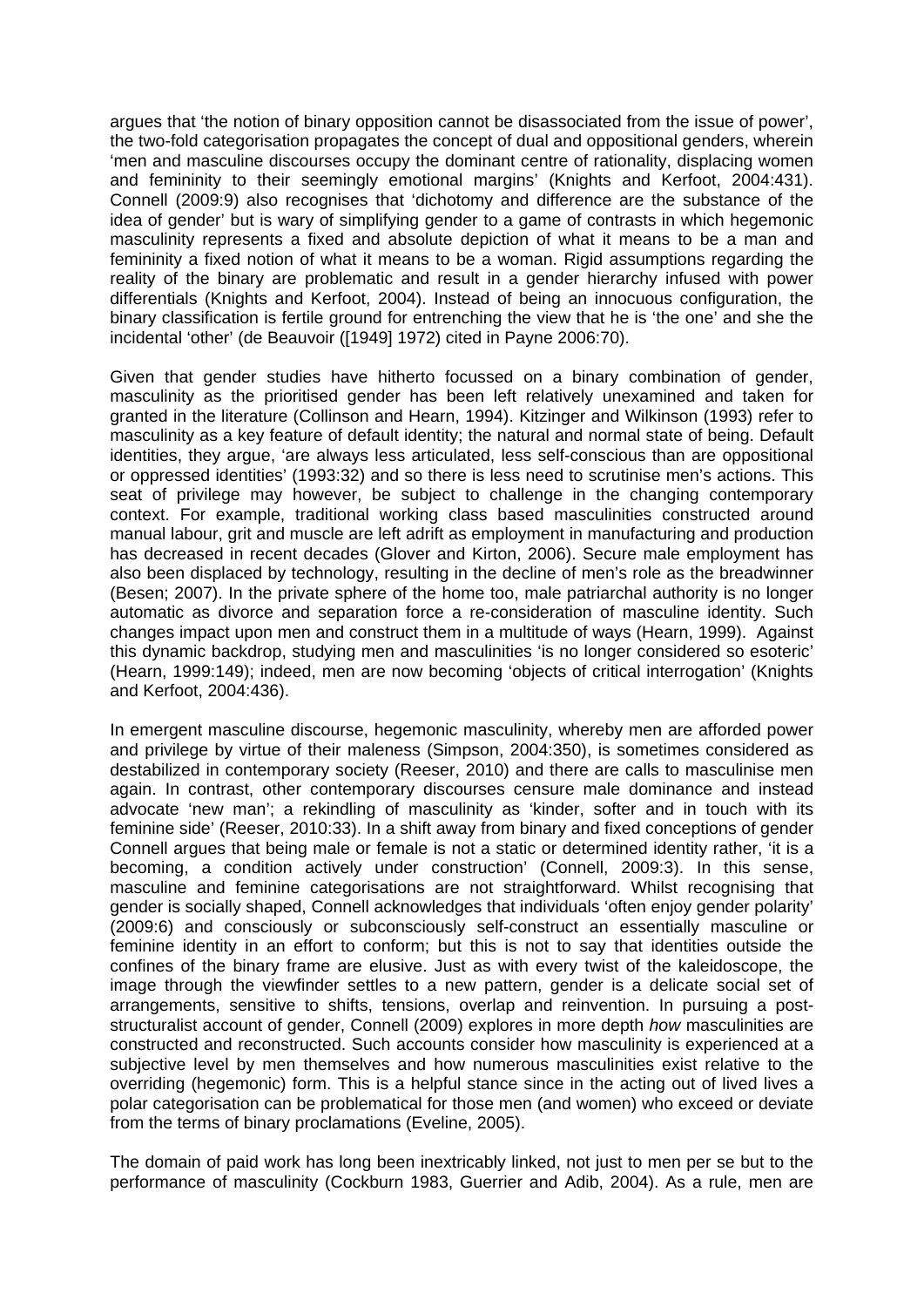expected to adopt the breadwinner role, supported by women whose primary allegiance is to the home (Connell, 2009). For men, being in a position to do this is a signifier of manliness and masculinity and the loss of this role diminishes masculine identity and power (Besen, 2007). Work can thus be conceived as an important space in which men trial and demonstrate their masculinity (Gaylin, 1992) and so achieve credibility and legitimacy as a male. Men who work in gender atypical areas or in gender atypical ways are arguably placed in a dichotomous position as they pose a challenge to conventional attitudes and assumptions. Such men rock the gendered sub-structure of the organisation and in so doing, become highly visible. Simpson (2004), in her study of men's experiences in female dominated occupations, articulates the different ways in which men and women experience being in a 'token' or isolated position, away from others of their own gender. It is asserted that 'while token women can be severely disadvantaged by their minority status, positive career outcomes may well accrue for 'token' men' (2004:352) as they are assumed to be career oriented even if they are not and they are deemed to have special expertise. Simpson's work and other similar studies (Cross and Bagilhole, 2000, Lupton, 2000) show that men have a variety of ways of coping with feminised work, for example, sometimes they distance themselves from women in an attempt to mark themselves out as different, often they re-work the job title to suppress overtly feminine aspects of the role and emphasise its male components. These strategies help men in minority positions to align their work more closely with hegemonic masculinity and thus deflect any derision they may face from other men.

Just as men's digression into feminised occupations prompts questions about masculine identity, men who transgress gendered notions of work organisation risk putting their masculinity 'on the line' (Simpson, 2004). Full-time work is the normative model and taken for granted as an assumed gender neutral arrangement yet, it is saturated with male values (Sheridan, 2004). Hegemonic masculinity is not just associated with work but it is more acutely associated with work that entails long hours and behaviours to demonstrate prioritisation of the needs of the employer over and above personal and family time (Swan and Gatrell, 2008); necessarily therefore, full-time work. Evidence of the working hours and working patterns of managers and other senior ranking employees (Kersley *et al*, 2006) cited earlier would suggest that at this level the pull of the normative (male) working model is particularly acute. Part-time work in managerial roles is less well established among women, let alone among men (Warren, 2003) suggesting both female and male managers feel compelled to deny family time and comply with the attributes of hegemonic masculinity; a point reinforced in the literature by the use of the label 'honorary men' to describe women who tread this path (Wajcman, 1998).The challenge for men who engage in flexible work is how to manage the dissonance between the essentially feminine way in which they work and the demands of the dominant masculine gender regime (Simpson 2004); a challenge perhaps made more formidable for managers and senior staff where the normative (male) model of working is so entrenched.

Certainly, to use Puwar's (2004) expression, men who work flexibly could be described as 'space invaders'; entering an established feminised form of work organisation and in so doing, highlighting themselves as different. However, whereas women's minority status in masculinised work is often characterised by negativity or a requirement to act 'masculine' (Lupton, 2000), men might be able to use their visibility to resist prevailing interpretations of masculinity and construct 'trail-blazing identities that actively challenge current practices and champion different ways of doing' (Lewis and Simpson, 2010:9). Visibility is not always detrimental, on the contrary, Simpson (2010) argues that men may revel in token status and use it to construct a special identity for themselves, apart from other men. Pini and McDonald recognise this phenomena in their study of male flexible workers in an Australian Local Government organisation; the men who worked flexibly so that they could care for their children portrayed themselves and their choices as 'slightly on the progressive side and early adopters and believing in equality' (2008:606).This was markedly different to the manner in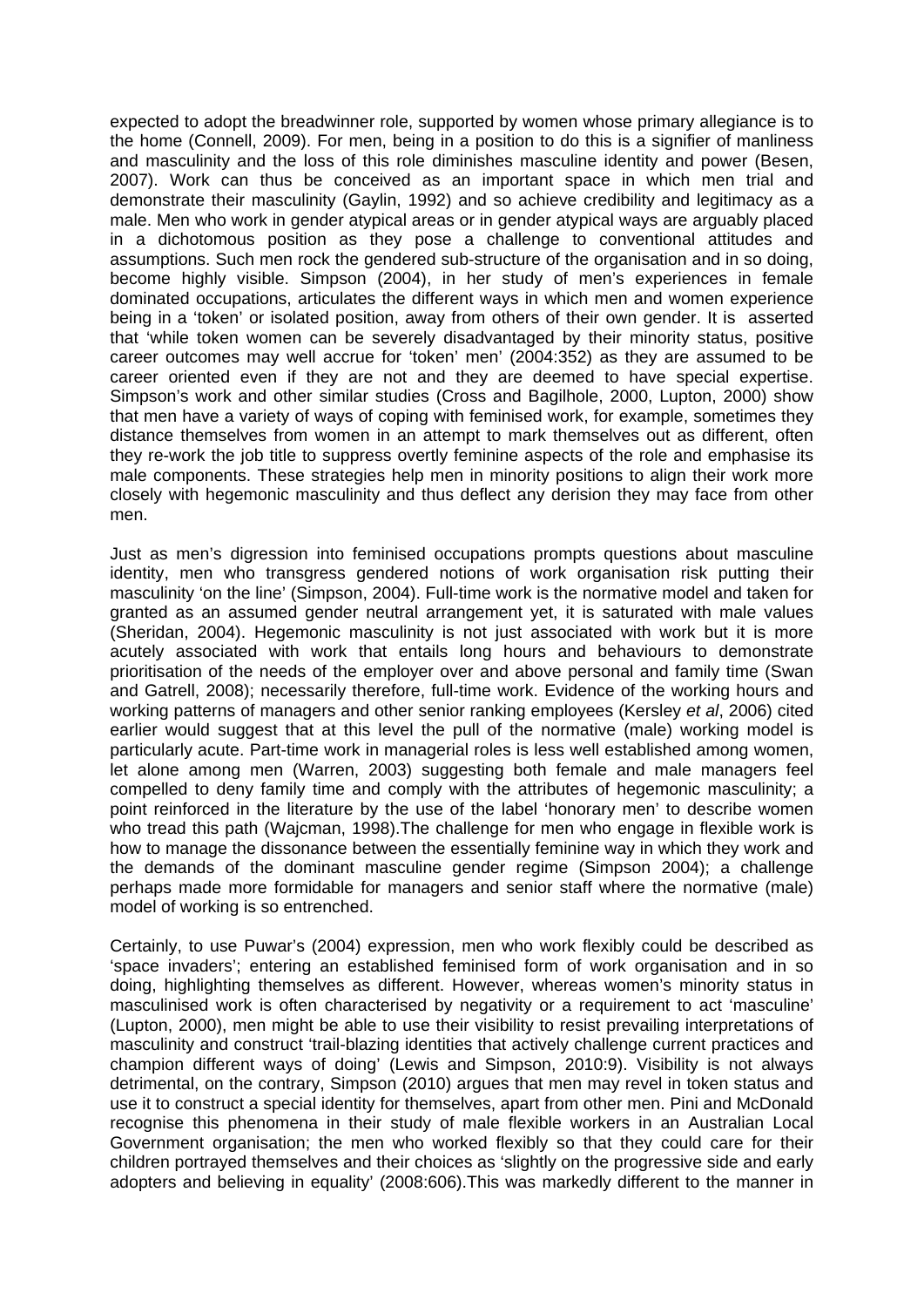which the men described their fathers who had been less family-centred. This example of men constructing masculinity through flexible working might be construed as either men rejecting the constraints of hegemonic masculinity (Swan and Gatrell, 2008) to legitimise doing gender differently, or an attempt to re-define hegemonic masculinity to incorporate variance from the traditional breadwinner model and so preserve manliness (Brandth and Kvande, 1998). Further, Pini and MacDonald's study (2008) failed to show that dominant gender discourses were disturbed by men engaging in flexible forms of working. So for example, male employees described choosing flexible work to complement study and/or other ventures designed to enhance future career success and emphasised the temporary nature of their attachment to flexible working. Critically, their orientation to flexible working was articulated as considerably different to that of female co-workers, who were assumed to choose flexible work for family reasons; a subordinate and unimportant reason, in their opinion. Older men, working flexibly as part of a pre-retirement strategy, felt vindicated as they had satisfied traditional notions of masculinity by past dedication to full-time work. These men were anxious to distance themselves from young male flexible workers and voiced the opinion that 'all real *young* men work full-time' (2008:606). In different ways both of these groups of men can be seen to articulate their masculinity, despite their involvement with flexible work. Other men might experience internal tussles with their own 'manliness' as a consequence of engaging in feminised forms of work organisation, 'perhaps toying between 'a perceived ontological notion of masculinity on the one hand and a more personalised definition on the other' (Reeser, 2010:44), ever conscious not to be bound to a marginalised or subordinated gender identity, or to arouse a 'suspicion of laziness or deviance by those looking in' (Marsh and Musson, 2008:46).

#### **Intersectional interests – gender and occupational status**

Despite Government rhetoric rendering possible universal access to flexible working arrangements, *real* choices for employees remain shaped by a number of complex and interrelated social, organisational and individual factors. It is evident that gender segmentation prevails, offering women more opportunities than men to work part-time and to engage in forms flexible working which entail reduced working hours. 'True' (read 'masculine') men on the other hand remain defined by a willingness to commit to long working hours and the prioritisation of work interests over family interests. Men who work flexibly therefore defy the norms of gendered behaviour and mark themselves out as different; such exposure or 'visibility' might call men's masculinity into question. Managerial and professional work, the type of work upon which this paper is focused, presents additional challenges for men who desire to work flexibly. While managerial autonomy invariably grants senior employees license to plan and schedule their own work and choice as to when and where they undertake work activities, this does not signal that the normative (male) working model is relaxed, on the contrary, the very act of extending autonomy rests on the assumption that managers will self-exploit and so work harder and for longer given the flexibility to choose how to execute their work. Part time work and other forms of reduced working time are not uniformly established in high status occupations. Men who choose to work flexibly in managerial and professional occupations are thus not only going against the grain as men but going against the grain as managers and so might be expected to experience a double challenge to their masculinity in the course of their work. This paper attempts to embed an understanding the inter-relationship between gender and class/occupational status within an analysis of how men working flexibly in managerial, technical and professional roles articulate, defend and construct their masculinity.

#### **METHODOLOGY**

In this particular study, our ambition is to understand how men in managerial, technical and professional occupations articulate and carry out gendered behaviour within the context of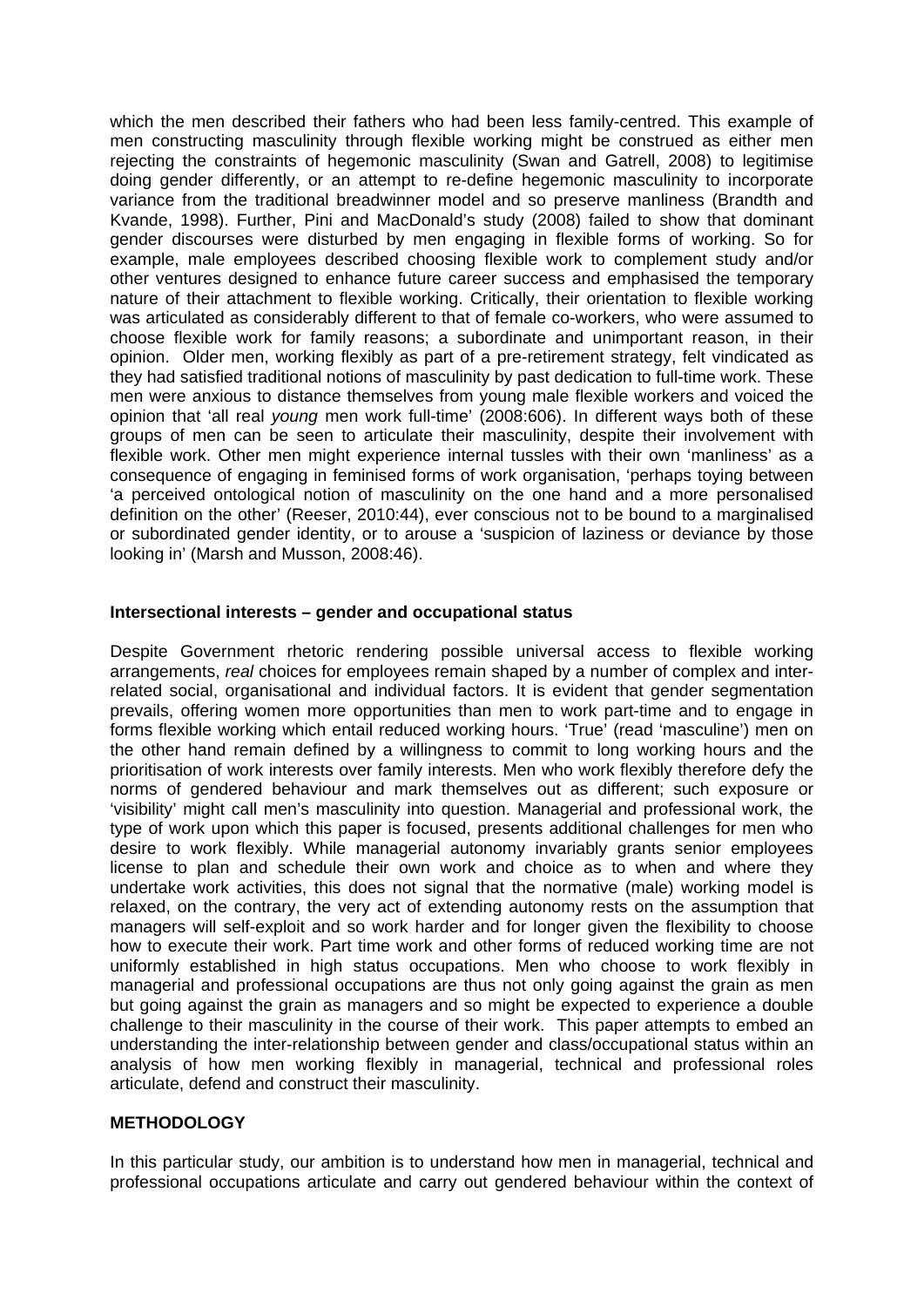flexible work. Since gender is performative (Butler, 1994), that is to say a dynamic, ascribed social identity which is fluid and negotiated reflecting context, the manner in which gendered identities are constructed and reconstructed is not easily identified and so presents particular research challenges. A realist ontology articulated through a positivist methodology with focus on predictability and uncovering unambiguous truths is an inappropriate approach for exploring how gender is articulated, constructed and performed within the context of flexible working. The making and doing of gendered identity is subtle and complex; maleness does not equate to masculine with any more certainty than female equates to feminine, rather multiple truths or meanings surrounding gender inhabit the same space and even are these are constantly developing and transforming (Connell, 2009). This paper therefore, adopts an interpretivist ontology and epistemology where the key objective is 'to try to see how the people involved understand what's going on, and what they see as the evidence involved' (Jankowicz, 2005:116). Such an approach accepts disorderliness of thoughts and actions and seeks to extract issues, in this sense it is more befitting than positivist approaches in exploring how gender (masculinity) is constructed and reconstructed through attitudes and actions displayed in, and around, the way in which work is organised.

Since interpretivist approaches give pre-eminence to qualitative research metholodologies (Jankowicz, 2005:123), the research tool adopted here is designed to elicit rich information from men about their perceptions and experiences of flexible working, such that it is possible to analyse the content of what is said and what is meant. The researcher is not interested in the frequency of what is said or noting thematic counts and there is no intention to generalise to a population. Accordingly, data is generalised to theory (Yin 2003), and some emphasis is placed on 'naturalistic generalisability' (Stake, 2000), that is the ability to generate a sense of external validity by recognising similarities and common themes in the information ascertained.

The paper is based on an initial study comprising independent, in-depth case narratives with six men, as summarised here:-

| Lavic Offic    |                               |                                     |
|----------------|-------------------------------|-------------------------------------|
| Participants   | Job role                      | Working hours                       |
| <b>FlexBus</b> | <b>Business Analyst</b>       | Part-time, 25 hours/week            |
| FlexTech*      | Technician, UK University     | 37 hours/week, 41 weeks p.a.        |
| FlexLec*       | Lecturer, UK University       | Full-time, flexibility to work      |
|                |                               | from home                           |
| FlexDir        | Self-employed consultant      | Currently full-time, flexibility to |
|                | / Interim HR Director         | work from home                      |
| FlexDen        | Dentist                       | Part time, three days a week        |
| FlexTeach      | <b>Primary School Teacher</b> | Part-time, two days per week        |

Table One

(\* with recent experience of part-time work)

Given the purpose of the study, to contribute to theory, the small sample enables the researcher to drill for depth of meaning, interpretation and understanding which might exemplify or defy theoretical wisdom or (less likely) generate new theoretical insight. The narratives were extracted using a biographical conversational technique, allowing the men to tell their story within a sequence of semi-structured questions designed to set the tone and direction of the conversation. Further probing questions were used to encourage participants to develop their responses. The 'guided' conversations were framed to reflect the research proposition and so, sought to elicit the men's attitudes and perceptions of flexible working, their motives and triggers for engaging with flexible work and their social and work-related experiences of being male and a flexible worker.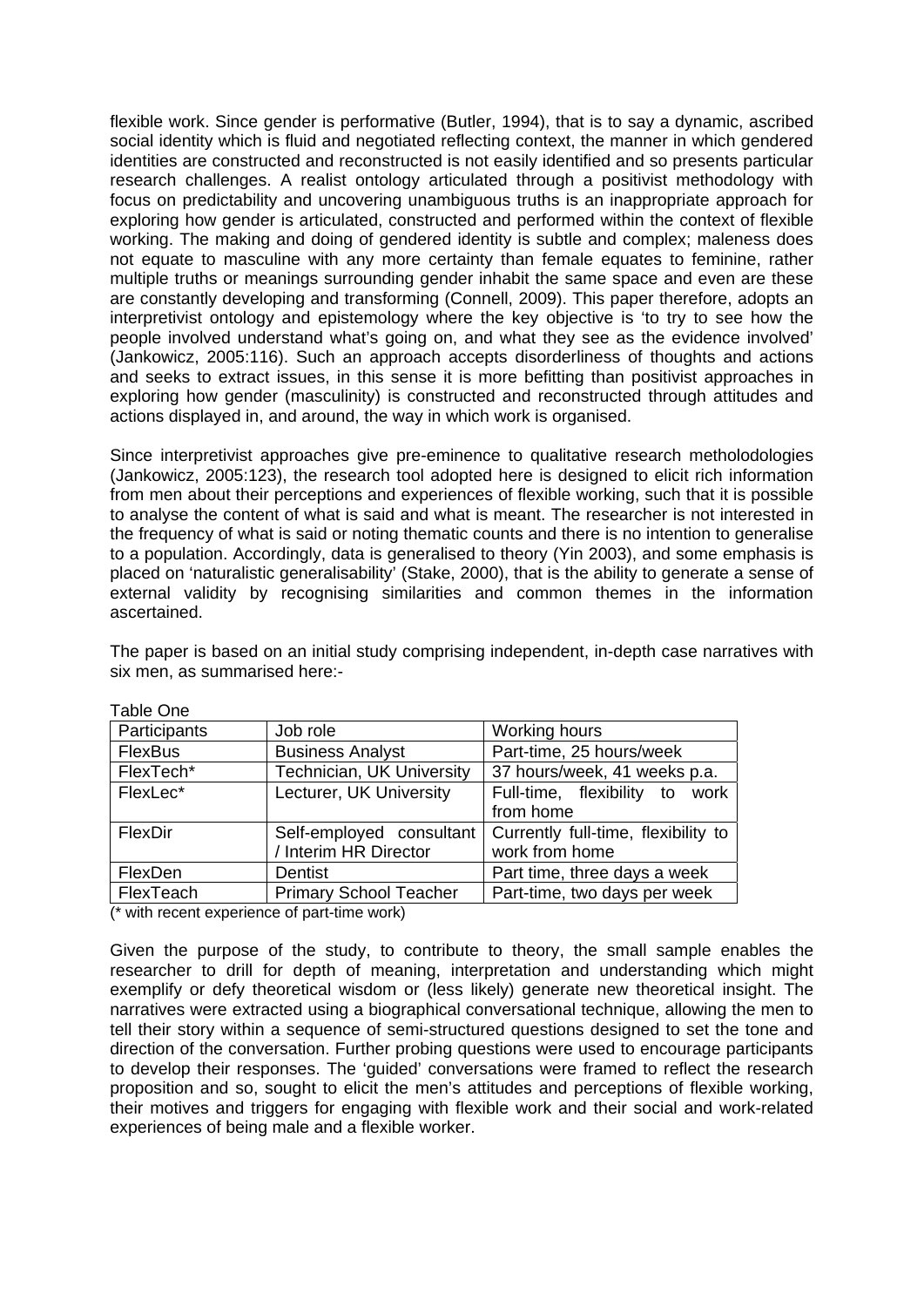There are a number of issues associated with adopting this method of research. Firstly as Pratt (2008:503) recognises, 'the unique constellation of relationships and interviews make some qualitative methods impossible to truly replicate', this is partially characteristic of the research conducted here, although the semi-structured nature of the tool offers some mitigation. Secondly, and more importantly for a study of this nature, the researcher is acutely aware of her own judgements, experiences and knowledge and the way in which her pre-existing mental framework and personal theories might operate at a conscious or subconscious level to infuse meaning and interpret what is said. This latter issue can be articulated here as the imposition of an essentially feminist methodological orientation and in this sense, the researcher is not dispassionate but equipped with an informed agenda concerning the gendering of flexible work. Through a process of personal reflexivity, instead of overlooking the inevitability of this phenomenon, we seek to openly and actively reflect upon the ways in which our involvement with the study shapes the research (Nightingale and Cromby, 1999) and permit others to share and challenge our analysis. This, coupled with conscious endeavour to couch the research within the theoretical context enables understanding to be 'co-created through dialogue and experience' (Angen, 2000:383).

The interview transcripts were scrutinised manually through a process of reading and rereading. The issues to emerge in each interview were highlighted and a number of themes identified; firstly, the underlying, yet, at times, wavering stability of the male breadwinner model, secondly, men's differing motives for working flexibly, thirdly, the way in which men perform gender in flexible work, fourthly, how men cope with visibility and finally how men distance themselves from hegemonic masculinity and carve a different form of masculine identity as a result of their choice to work flexibly. These themes, together with the conversational fragments which illuminate them, are presented below.

## **RESULTS**

## *The stability of the male bread winner model*

Fredman (2004) notes that the male breadwinner model has not been displaced, despite women's entry into paid work. The data from the case narratives shows men as breadwinners, dual-earners and secondary income generators, it also illustrates men and their wives/partners rotating the breadwinner role. Even though not all of the men were breadwinners, they all recounted periods in their careers when they had been. With the exception of FlexBus, who appeared to progress through serendipity, the men described educational and/or employment choices designed to maximise income and employment prospects. For men, to do well in employment so that they can provide for others is a strong signifier of masculinity (Besen, 2007). The men in the study, therefore, in choosing their work paths carefully and studying to enhance their career prospects, can be seen to be conforming to gendered expectations;

FlexTech describes a time when he left a full-time job to return to study;

*'I left there and took myself out of there because I thought I have to get myself a trade, and I took myself to college and I did a City and Guilds in Electrical Installation'* 

Similarly FlexLec reveals his thought processes as a young man building a career;

*'Inevitably you are, as a young guy, looking for opportunities to increase your earnings capacity'* 

There was also evidence of gender socialisation in the men's lives, particularly shaped and reinforced by the family (Sheridan, 2004). For example, FlexDir explained how his mother had deterred him from catering work;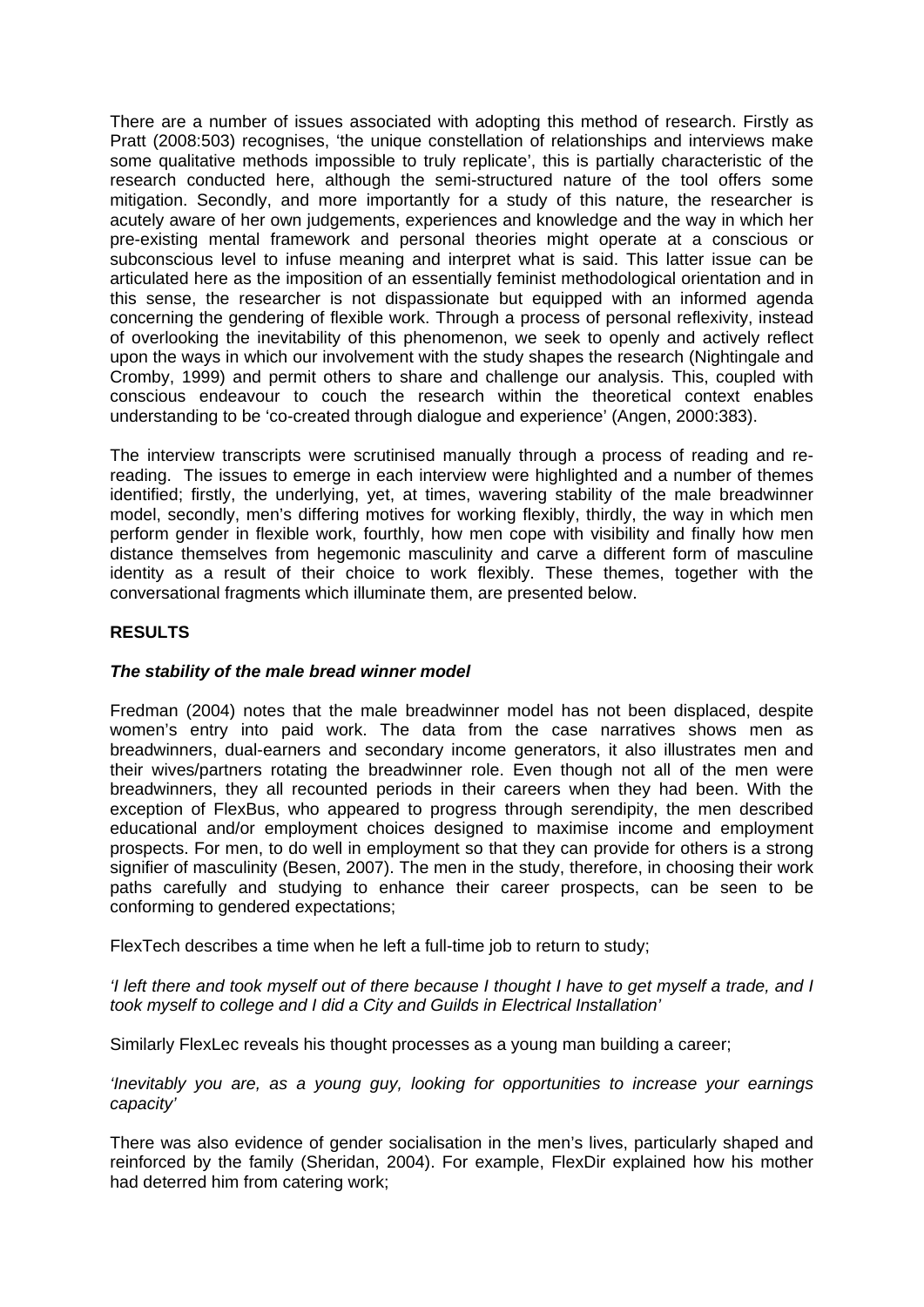*'I was looking at going into catering, being a chef was always something I'd fancied, but my mother was adamant that wasn't going to happen in terms of earnings potential and unsociable hours'* 

Conversly FlexDen describes how parents and teachers *positively* influenced his decision to study dentistry at University;

*'I was particularly gifted at sciences at school I suppose and my dad's a GP and my older brother was at that time at University studying medicine, it seemed the natural thing for me to do to follow in their footsteps. My teachers in sixth form were all for it too and so I applied – I knew what I was letting myself in for…years of study and all that but I'd also seen firsthand*  as a kid growing up that it could pay off in income and lifestyle in years to come if I could pull *it off'* 

FlexTech also recounts how his father had drawn on his own experiences to recommend working at the University. His father had been employed by the University as a carpenter for several years;

 *'He was always saying if you can get in [at the University] it's really good'* 

Unlike the other men in the study, FlexTech, appears to hold profoundly more gendered views concerning the breadwinner role and a stronger sense that relationships work best when men adhere to this role. He explains how, since having their first child, his partner has returned to work on a part-time basis and he is now the primary earner;

*'Breadwinning wise, even today, well, probably less today, it's normally the guy who is the breadwinner. How my situation has gone now obviously it's turned right around but it does work better that way'.* 

FlexDir, apart from a brief spell at the beginning of their relationship when his partner earned more, has always assumed the breadwinner role and continues to do so. He describes their situation as a practical one, implying he would have been comfortable to reverse traditional gendered roles;

*'If we could afford it that was always the plan, that one of us would have worked and the other one would have reduced their hours or not worked, and that's effectively what we did. And the decision to do that in terms of my wife working reduced hours was circumstances; it so happened that my career was doing well'* 

In common with FlexDir, FlexBus, FlexDen, FlexTeach and FlexLec in the presence of a female researcher at least, adopt the view that the breadwinner role can be interchangeable. FlexLec is resolute;

*'For me there was no issue about am I going to be emasculated when my wife is supporting me (through study), it didn't even enter my head. When we first came over to stay it was a case of I am doing this for a reason and it's not just for my own sake, it's to enhance our future so the motivation was a joint motivation'* 

As far as FlexTeach is concerned breadwinning can be done by either sex and the traditional view that it's a man's role is rapidly diminishing;

*'For most of my career I've been the breadwinner in my family but now I'm not, years ago that would be odd but it's not today, is it? I work mainly with women and nearly all of them*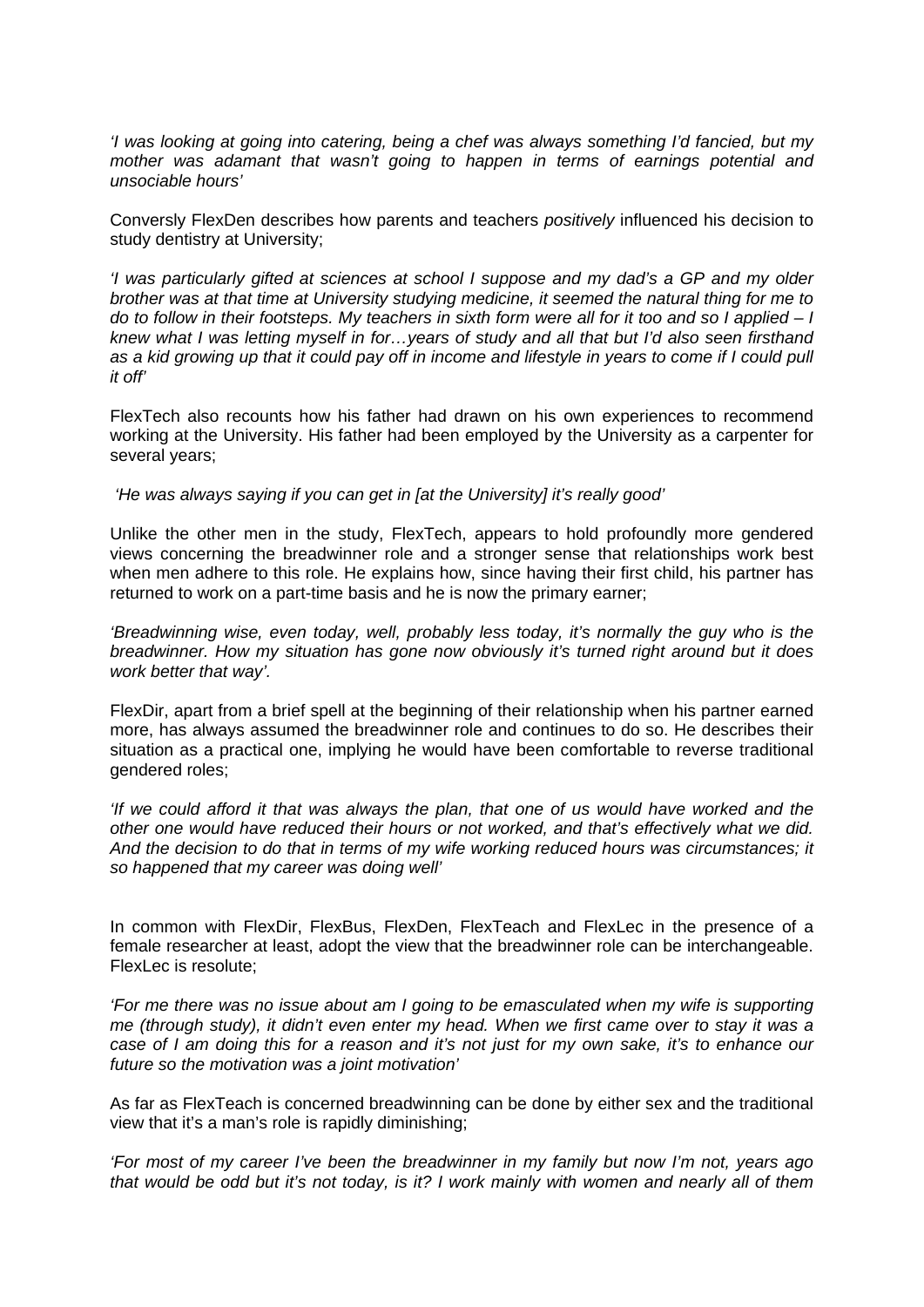*are earning as much as their partners, more in some cases, some men might be hung up on that but honestly as long as the money's rolling in does it matter who earns more of it?'* 

#### *Men's motives for flexible working*

The men in the study all acknowledge that flexible working is gendered (Fredman, 2004) and in particular, strongly associated with mothers, such that they can combine paid work with childcare (Glover and Kirton, 2006). Men in the study gave differing reasons for their own engagement with flexible working. FlexTech accepted part-time employment to gain a foothold in the University, he did so at a time he was living with his parents and so financially he could afford to take a career gamble. In common with some of the men working flexibly in Pini and MacDonald's study (2008), FlexTech emphasised the intended temporary nature of his attachment to part-time work; as time went on he hoped he would be able to increase his hours.

FlexDen on the other hand has systematically sought to gradually reduce his hours over time and views part-time work as a marker of success;

*'I've been looking forward to the time when I could ease back on the hours, I'd say I'd earned it over the years, it's something you work towards in my profession'* 

As a manager, FlexDir has benefitted from home-working for many years and continues to do so in his interim post as Director of Organisational Development and Workforce Planning in an NHS Primary Care Trust, this level of autonomy is not unusual in managerial work (Kersley *et al*, 2006). He also has new found flexibility; since leaving his former role in manufacturing he has established himself as a self-employed consultant and combines this with regular interim work. He describes his transition to this way of working as a lifestyle choice, much as the older male part-time workers do in Pini and MacDonald's study (2008) and paints his ideal scenario as two or three days lucrative work a week. This idealised way of working, which is close to becoming reality for FlexDir, is in sharp contrast to the demanding work schedule he followed in his full-time employment. Although his status gave him autonomy to work from home, he travelled extensively; working long hours whilst his wife adjusted her working week to assume a primary care role for their daughters. In this sense, FlexDir has proven his ability to perform hegemonic masculinity by demonstrating strong work orientation behaviours (Swan and Gatrell, 2008).

In a similar vein FlexTeach has moved to part-time working hours following a lengthy period of employment as a full time teacher. He considers the move as a well earned rest:

#### *'I reached the point where I wanted to do other things with my life…don't get me wrong, I still enjoy the job and I'm not ready to go completely yet but we could afford for me to roll back a bit now that the kids are through Uni'*

FlexLec, FlexDen, Flexteach and FlexBus all moved away from full-time employment with full support from their wives. FlexLec ceased full-time work to embark on study, and for the next five years worked part-time and shared the care of his son with his wife who worked parttime at first and then full-time to support the family. FlexLec comments;

#### *'I really enjoyed the fact I was able to play a much more active role in bringing the kids up'*

He talks at length about his desire to spend time with his children and not be an absentee father. The way in which he presents his orientation to family as opposed to work reflects a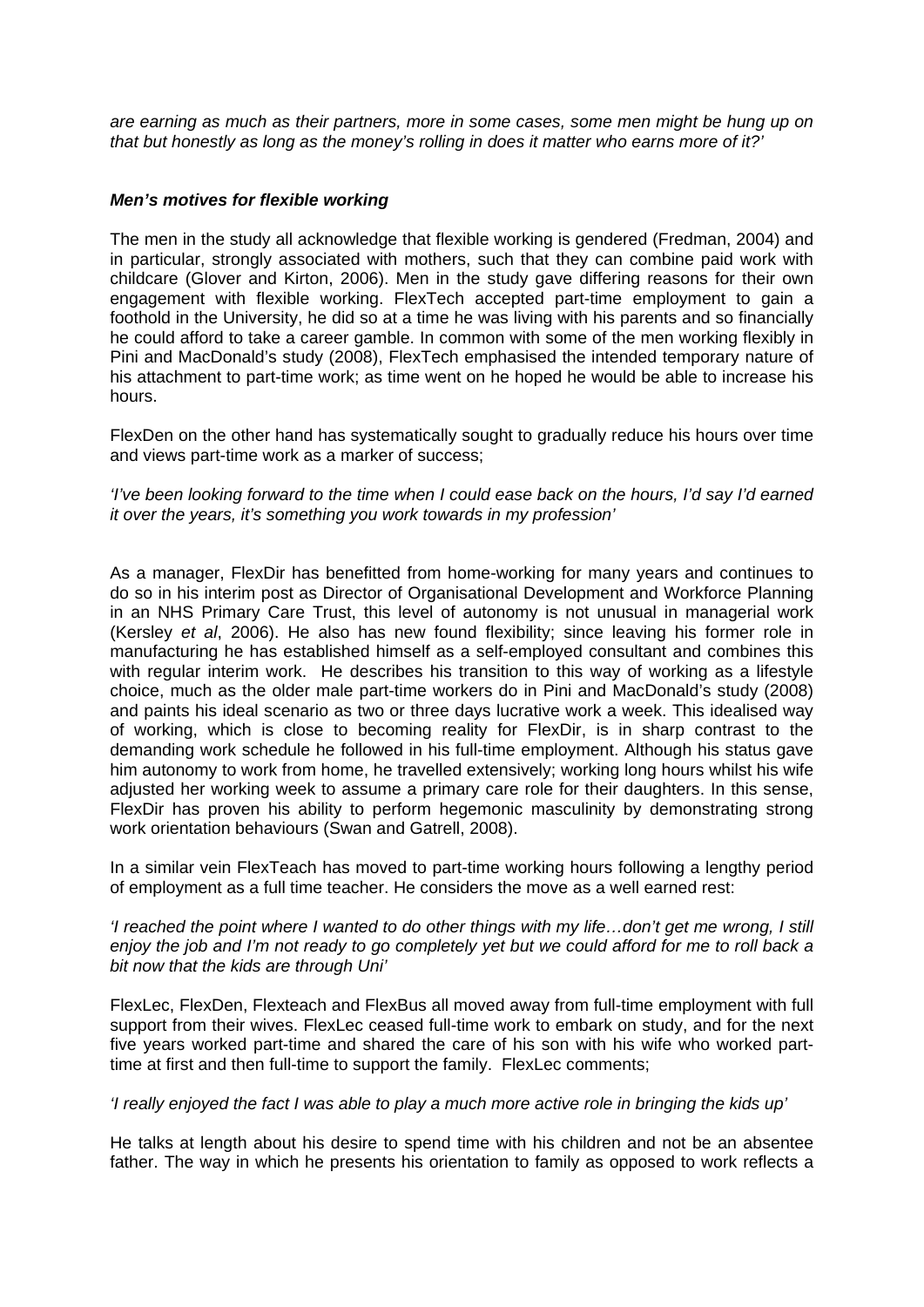deviation from hegemonic masculinity but not an acquittal of masculinity; he is quick to establish that*;* 

*'Nobody has expressed disapproval to me or suggested in any way what I am doing is wrong or that I should be pursuing my career. Nothing of that raising kids is women's work or anything like that'* 

In accordance with Brandth and Kvande's (1998) observation, FlexLec's stance appears to represent an attempt to stretch the definition of hegemonic masculinity to embrace childcare thereby preserving his manliness. The fact that FlexLec's association with part-time work only covered the period during which he was studying towards his PhD and the intention always was to revert to full-time work also helps to attest to his masculinity since work is considered central to men's identity (Guerrier and Adib, 2004). FlexLec has since secured full-time employment, allowing his wife to negotiate an 80 percent contract and reports that it is unlikely that he will return to a fractional contract;

*'I don't think it would go down well if I said I am not enjoying full-time and I want to go back to 60 percent, I think she might have a small sense of humour failure'* 

FlexDen remains the primary breadwinner in his family even though he has over time reduced his hours to four days an week and latterly to three days. Despite having earlier expressed the view that it did not matter whether the breadwinner was male or female FlexDen seems faintly proud of the fact that he still manages to retain breadwinner status in part time work;

*'I'm still the primary breadwinner even though I do fewer hours now, perk of the job I suppose, I guess I'm in a fairly good position, I know that I could ratchet it up again and earn more if I ever needed to but for now it's good to have the time to Dad stuff and some time to myself'* 

FlexDen's choice to pare down his hours reflects the privilege he enjoys by virtue of his occupational status and earning power. In contrast, fathers from lower income families are less likely to be able to take paternity leave and less likely to be able to take time off work to be around for their children at other times (EOC, 2007).

Of all of the men in the study, FlexBus is the only informant to articulate childcare as the sole reason for engaging in flexible work. In parallel with the men in Pini and MacDonald's study (2008) FlexBus presents his transition to part-time work to become the primary carer for their children as somewhat altruistic and the natural actions of a man with strong equal opportunities values;

*'We had been using childminders for school drop-off and pick-up but we were both concerned that this was not working out, we decided that we could afford for me to do the part-time role whilst [wife's name] continued with her career'* 

The notion of female breadwinner is still perceived as contrary to deeply ingrained ideas about the role of women in society (Swan and Gatrell, 2008) but FlexBus rationalises relinquishing the breadwinning role by praising his wife's ambition;

*'She has always been more ambitious than me, she's studied part-time ever since we got married, she's invested a lot in her career and doesn't want to waste it'* 

In contrast to FlexLec who expresses considerable fulfilment from being a more central figure in his children's lives, FlexBus tends to emphasise the practical aspects of looking after the household;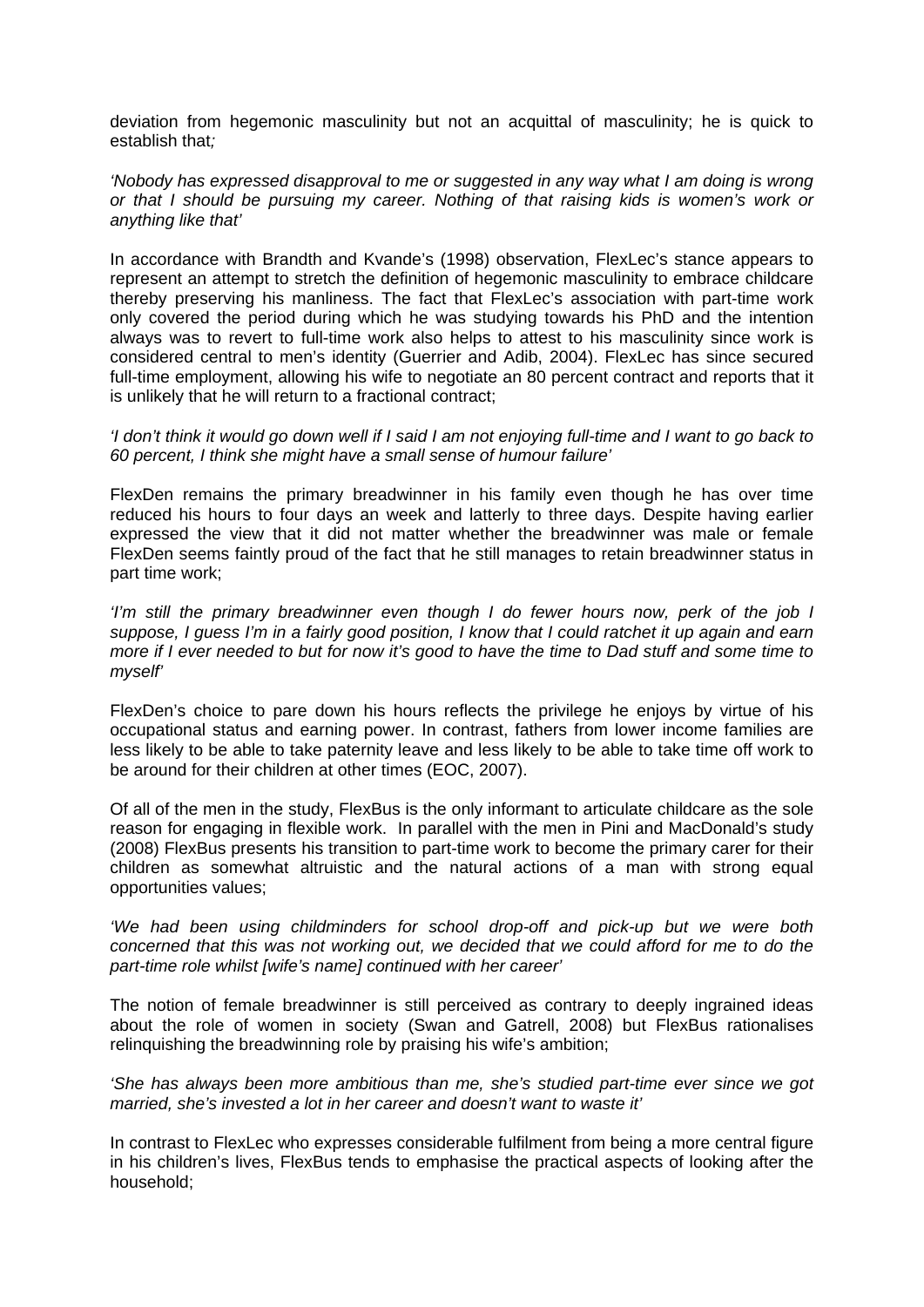*'[wife's name] has never been to a parent's evening, when you're home it's the kind of thing you do isn't it? I do all the cleaning (looks around), it's Thursday so not looking it's best now, I do the washing and ironing, shopping…..ok, it's delivered but I sort it, I do the cooking too, luckily I like cooking'* 

Gaylin (1992) suggests that work is an important space in which men demonstrate their masculinity. In the absence of full-time paid work as a site for the construction of his masculinity, FlexBus seems to draw on the combination of part-time work and a demanding list of domestic tasks, as a credible arena in which to demonstrate his masculinity.

#### *Performing gender in flexible work*

In choosing to engage in flexible work men risk putting their masculinity 'on the line' (Simpson, 2004) since flexible working is considered to be female territory (Houston and Waumsley, 2003, Kirton and Greene, 2004). In the study, FlexTech was the only participant who appeared embarrassed to be working part-time, actively concealing his recent work status from his girlfriend:

*'When I met my partner I had two part-time jobs, so she thought I was a workaholic. I didn't tell her that prior to that I was doing one shift!'* 

Amongst his male friends the fact he worked part-time attracted attention and some derision;

#### *'It wasn't cool or anything'*

Further, Just as Musson and Marsh (2008) suggest men in tele-work are suspected of being lazy or in some way abnormal FlexTech was the subject of teasing;

*'Yes, they thought I was lazy, it's a bit of banter between lads but I don't know whether they meant it or not thinking about it'* 

Interestingly FlexTech is the least senior and least well educated participant in the sample; crudely using occupation as a proxy for class (Crompton, 2010) it might broadly be observed that FlexTech's slight discomfort with part-time work and his friends' jibes about him not working full time as they do, stems from more traditional working class conceptions of gendered roles.

In contrast, the other men in the study easily dismissed jocular remarks, FlexBus for example comments;

*'My parents and friends are all fine with it, there's a bit of ribbing but no serious intent, no more than you teachers get with the long summer holiday (laughs)'* 

#### *FlexDen reported rarely receiving remark;*

*'to be honest people hardly ever comment, my patients seem to accept I'm only there three days a week, other dentists and people we socialise with know the score'* 

Such self-assuredness about his working hours and others non-questioning attitude resonates with the concept of default identity (Kitzinger and Wilkinson, 1993), It would appear that FlexDen's gender and his occupational status protects him from scrutiny by others and gives him a level of self confidence others with lesser power and status might find difficult to muster.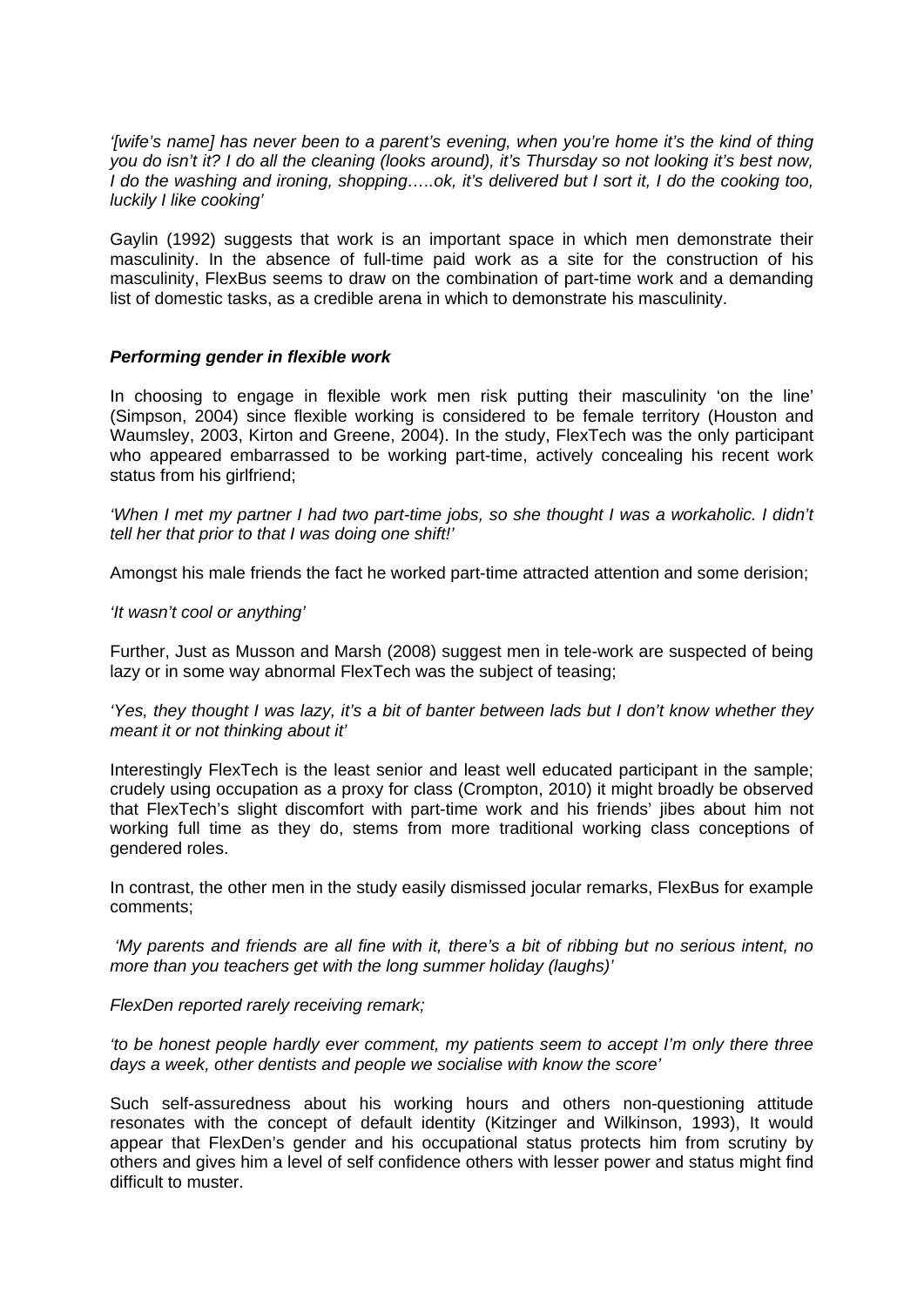In some of the interviews men were anxious to demonstrate their level of work commitment despite their engagement with non-standard forms of employment. FlexLec for example explained how part-time lecturing work could be demanding and entail lengthy preparatory time over and above his contract, often encroaching into weekend time he had planned to spend with his family. FlexBus emphasised how his specialist knowledge meant that he would often receive calls about problems with the network when he was off-duty;

*'It wouldn't be a big job to fix but I'd need to get back to the pc to do it, I'll deal with stuff as soon as I can, otherwise the down time is a problem'* 

FlexTeach similarly mentioned his continued role in extra-curricular activities which take place out of school time. In showing a willingness to do more than their contracts require the men in the study might be viewed as attempting to assert their masculinity by edging closer to the male normative mode of working and associated level of commitment (Swan and Gatrell, 2008).

#### *Visibility in Flexible work*

It has been established that non-standard working patterns are more likely to be accessible to women than to men (Kersley et al, 2006) and are reportedly used by more women than men (ONS, 2008) so, by participating in flexible working men are likely to find themselves in the minority and highly visible. As Simpson (2010) argues visibility is not always problematic and men may use this opportunity to construct a special identity for themselves, distinct from other men. Alternatively men find ways of coping which enable them to maintain an overtly masculine identity by for example, emphasising the masculine aspects of the role (Simpson, 2004). Strategies of 'coping' and of 'distancing' were revealed in the study as the following sections demonstrate.

## *Coping strategy*

Already in a minority as a male teacher in a primary school, FlexTeach stands out as visible in a feminised workplace. His status as a part-time teacher exacerbates this visibility, however, FlexTeach appears to have crafted a niche for himself by informally mentoring a newly qualified (male) teacher in the coaching of the school football and cricket teams. His continued keen (largely voluntary) involvement in school sport and the role he has assumed in imparting his experience in this aspect of the job to a new, inexperienced member of staff, affords FlexTeach special status as the school's sports 'expert'. This label seemingly provides FlexTeach with source of cachet and masculine credibility to rival the other experienced male teachers intent on competing for deputy headship or head teacher positions. The fact that FlexTeach adopts sport as a specialism, rather than pastoral work or craft for example, is likely to perceived by other teachers as a signifier of hegemonic masculinity and so accords with the findings of Cross and Bagilhole (2000) and Lupton (2000) regarding the coping strategies men tend to employ when working in a feminised role.

#### *Deviation from hegemonic masculinity*

Rather than trying to impress a hegemonic version of masculinity, FlexLec emphasises that that flexible work has enabled him to spend more time with his children and be a hands-on father. He is critical of other men who, he thinks, prevent themselves from being more childfocussed because they are too conscious of impairing their masculinity if they relinquish the breadwinner role (Besen, 2007);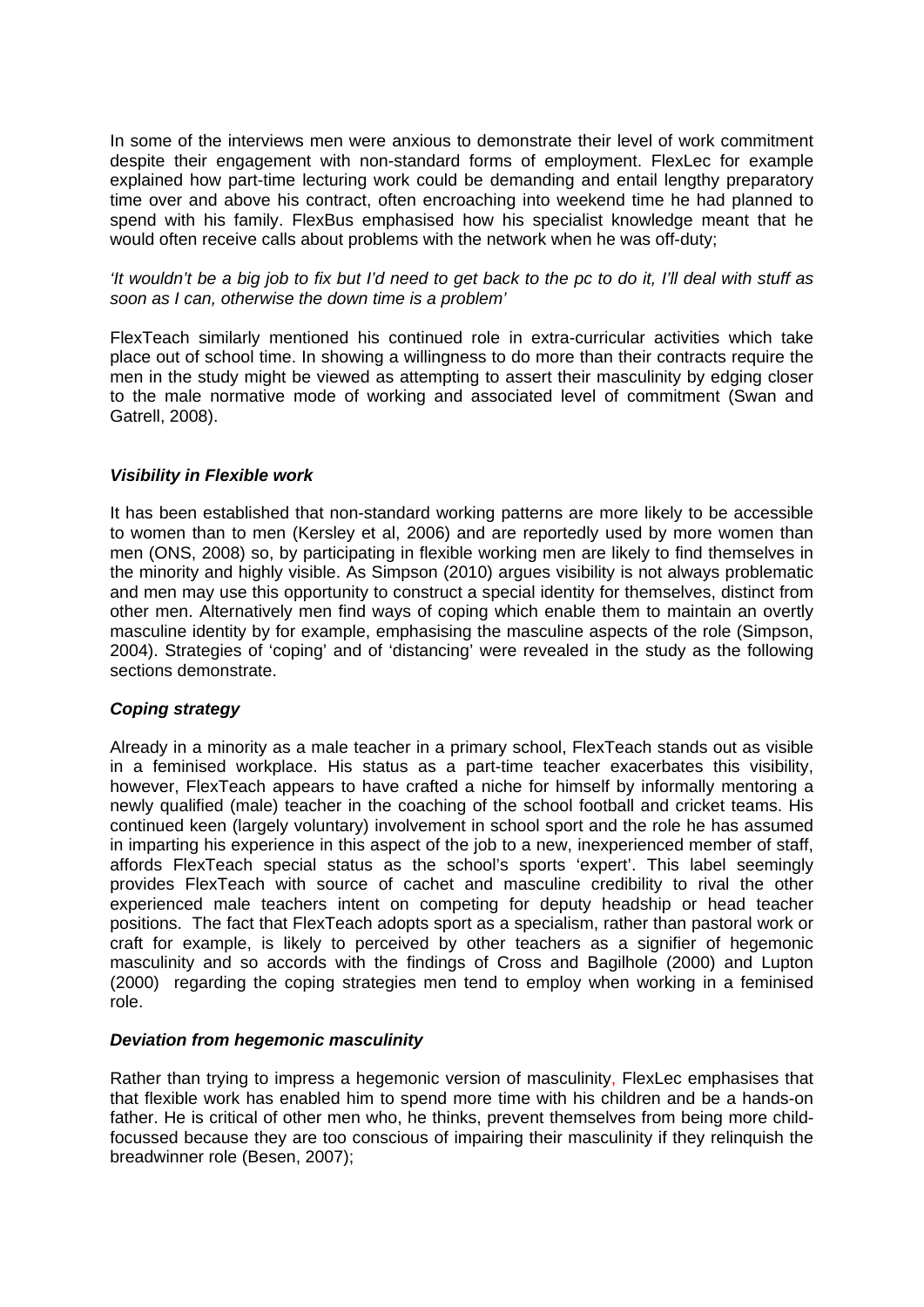*'I think men make it hard for men to do that. I think a lot of men have this expectation that the man ought to be the primary breadwinner, and if they are not I think a lot of men would struggle to accept that. In reality I do not think it's much of a problem for women to accept the idea of a man working part-time, I think it's more difficult for a man to accept the idea of a man working part-time'.* 

In articulating this view, FlexLec seemingly advocates himself as a 'new man' (Reeser, 2010). FlexBus has 'new man' credentials too. His primary attachment to home and family is not fully understood by other men in his workplace;

*'There's a guy who's wife's just had a baby and he's a real 'noughties' father, what would Lily be now, three months or so I suppose, he's the type of dad who'll go home at lunchtime to feed her. My boss is an old fashioned Yorkshire man, little wife at home, not old, I mean my age, 42, but old-fashioned; he just doesn't get it. Nor is he used to me working part-time, he accepts that I'm part-time but you can see he thinks it's weird; he's the type of bloke who deliberately takes time off outside his children's holidays'*

FlexBus and his 'Noughties dad' colleague challenge dominant masculine discourse. FlexBus might be seen as using his visibility to construct a radically new and different masculine identity (Lewis and Simpson, 2010) in sharp contrast to the conventional masculinity demonstrated by his manager. In addition to setting himself apart from other men in the organisation, FlexBus successfully manages to avoid being categorised with the other part-time employees. As a Business Analyst his role is technical and specialised;

*'There's no other men doing what I do that I can think of', 'you're novel then?' (Researcher), 'yes, I like to think so'* 

He describes how the part-time workers in the contact centre are derided by other females in the office;

*'They go off on the dot at 2.30pm, just as I am leaving to get the kids from school but the women in my office who work full-time have a right old moan, saying things like "'look at that, you could be mown down by that crowd if you were going in the opposite direction", they see them as abandoning ship'* 

In contrast FlexBus reports that he is not labelled as 'jobs worth' even though he too leaves regularly at 2.30pm;

*'Don't know why that is, s'pose because I have my phone with me and they know they can ring, its okay'* 

Finally, none of the men in the study felt that their careers had been harmed by flexible working. Indeed FlexBus was confident;

*'If I wanted to work full-time, economic climate permitting, I'm sure the opportunity would be there'* 

*As was FlexLec;* 

*'I don't think the fact that I worked part-time is going to have an impact'* 

FlexBus was exceptionally relaxed and unconcerned about the future, suggesting he might want to pursue a career in teaching or do some more studying or play more golf. Like FlexDen earlier, FlexBus can be seen to display characteristics of default identity (Kitzinger and Wilkinson (1993), where masculinity, and the privileged status it attracts, gives a sense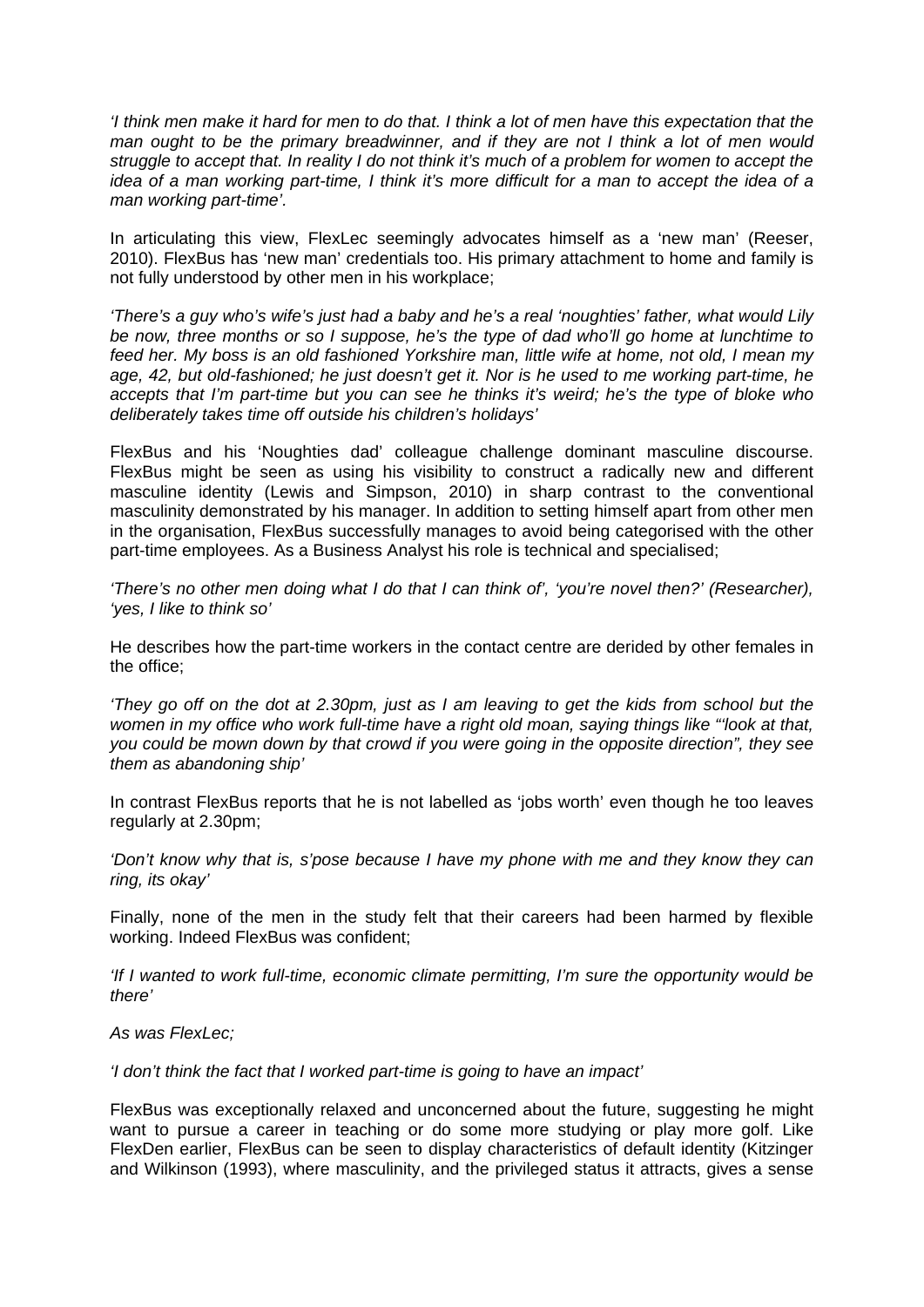of self assurance. Critically, FlexBus appears to have retained the benefits of masculinity despite surrendering breadwinner status to his wife a decade ago.

## **DISCUSSION AND CONCLUSIONS**

The critical research proposition informing this paper centred upon the notion that men have distinctive ways of articulating and negotiating flexible working that are tightly bound with socially embedded notions of gendered identity and masculine dominance. Moreover, men with higher occupational status can use their eminence effectively to transcend potential negative aspersions cast upon their masculinity as a consequence of choosing to work in ways conventionally connected to women. The gender hierarchy and associated power structure is therefore, little disturbed, and may even be reinforced, when men in prominent organisational positions engage in flexible working. As explained earlier, the approach we have adopted in conducting this research does not facilitate generalising to sample; instead we seek to reflect empirical data back to theory. Accordingly, in unravelling each of the narratives the central finding is that despite the contradictory relationship between flexibility and masculinity, the men in the study were able to articulate their involvement in flexible working in ways that safeguarded their masculinity and in some cases, elevated it. For FlexTech and FlexLec part-time work represented space in which to develop a foundation for future breadwinning work. The temporary nature of their engagement with part-time work (for career enhancing reasons) represents an underlying compliance with traditional gendered expectations and so enabled the men to preserve their masculine identities.

In many ways the experiences of FlexDir, FlexDen, FlexTeach and FlexBus contain similarities, all four of the men have proven successful breadwinner credentials, special expertise and senior status in their respective fields and this affords them protected status in the workplace. Consequently FlexDir and FlexDen's choice to work less intensively provokes admiration rather than derision from other males and acts to confer his success as an employee and a man. The specialist, technical expertise FlexBus possesses enables him to set himself apart from other flexible and part-time workers in the organisation and so avoid being categorised as uncommitted, effeminate or subordinate to those men who conform to the normative pattern of full-time work. Indeed his enduring commitment to the role despite reduced working hours means that he signals towards the normative mode of working even if he does not actually work full time and perhaps by so doing further elevates himself from other part-timers who are less willing to do this.. It is evident that FlexBus and FlexLec in particular, contravene notions of hegemonic masculinity as they unashamedly embrace feminine roles of childcare and domestic work. Both men present their choice as enlightened and as an 'intelligent' form of masculinity, informed by equal opportunities values. In this sense the men articulate their version of masculinity as superior to 'macho' masculinity. Neither is concerned that their choices would be construed as feminine or that their decision to spend time in part-time work would impair their future career prospects. It is argued here that this level of self-confidence develops from the notion of men as 'the one' and female as 'other' and is reinforced by virtue of the fact that these men have occupational cachet that they can coalesce with their masculinity to repel any negativity related to the choices they have made. Whilst the study has depicted the performance of different versions of masculinity, it is highly questionable whether the hierarchical dominance of masculinity is displaced when men, particularly those men with occupational standing, engage in flexible work.

## **REFERENCES**

Angen, M (2000), Evaluating interpretive inquiry: Reviewing the validity debate and opening dialogue. *Qualitative Health Research*, 10(3), pp.378‐395.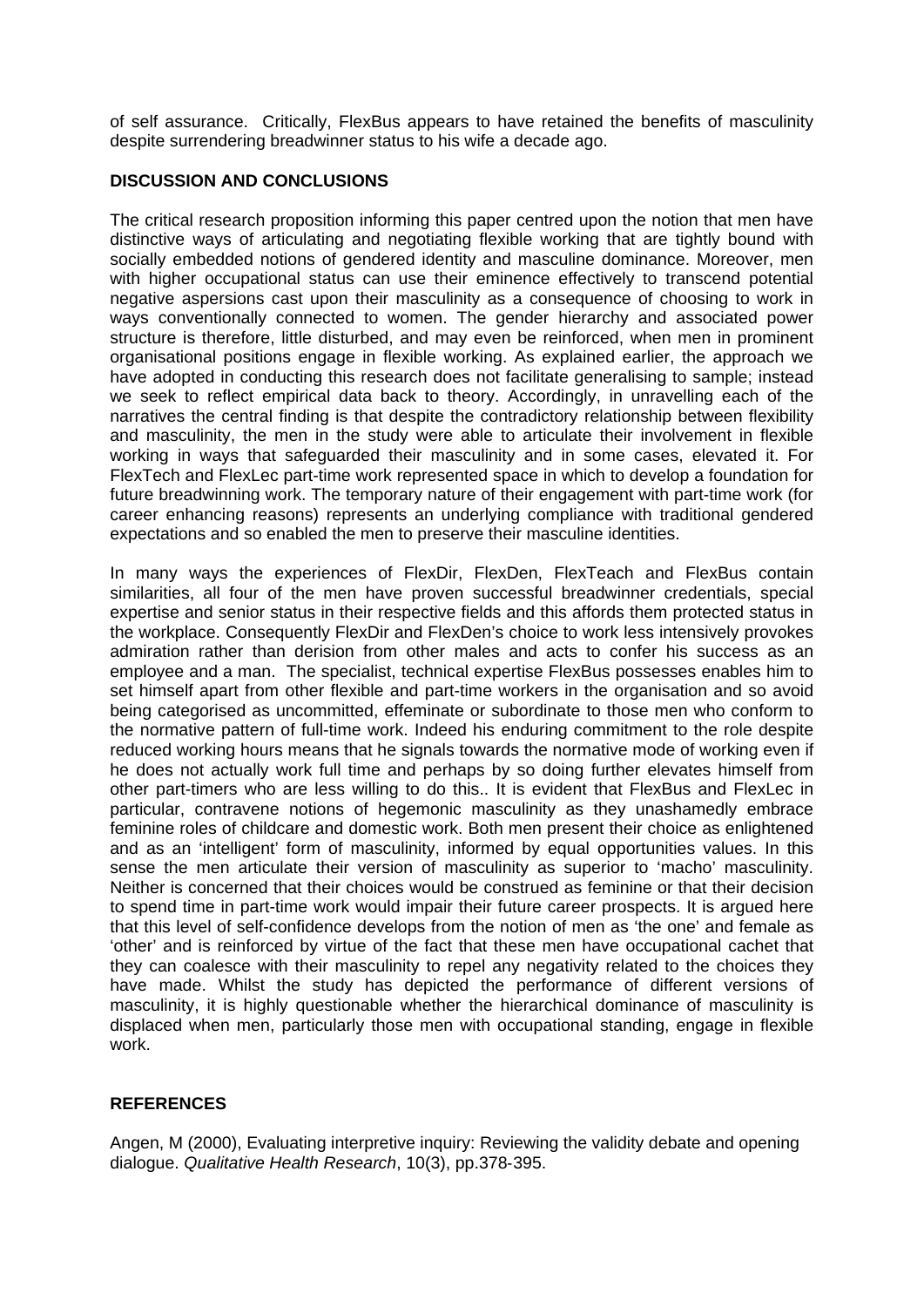Besen, Y (2007), 'Masculinities at Work', *Equal Opportunities International*, 26(3), pp.256- 260

Butler, J (1994), *Undoing Gender*, Oxford, Routledge

Brandth, B and Kvande, E (1998), 'Masculinity and child care: the reconstruction of fathering', *The Sociological Review*, 46(2) pp. 293-313

*Theory and Society*, 14(5)

Cockburn, C (1983), *Brothers, Male Dominance and Technological Change*, Pluto Press Collinson, D and Hearn, J (1994), 'Naming men as men: implications for work, organization and management', *Gender, Work and Organization* 1(1) pp. 2-22

Connell, R.W, (2005), *Masculinities*, 2nd Edition, Polity Press

Connell, R (2009), *Gender; In World Perspective*, 2nd Edition, Cambridge, Polity Press Crompton, R (2010), 'Class and Employment', *Work, Employment and Society*, 24(1), pp.9- 26

Cross, S. and Bagilhole, B. (2000), 'Girl's Jobs for the Boys? Men, Masculinity and Nontraditional Occupations'. *Gender Work and Organization*, 9(2), pp.204-226

Davies, P and Freedland, M (2007), *Towards a Flexible Labour Market: Labour Legislation and Regulation since the 1990s*, OUP

Equal Opportunities Commission (2007), 'The State of the Modern Family', a report capturing findings and analysis from the Millennium Cohort Study (MCS) sweeps 1&2, Manchester, EOC (2001), 'Women and Men in Britain: Professional Occupations', Manchester.

Eveline, J (2005), 'Woman in the Ivory Tower: Gendering Feminised and Masculinised Identities', *Journal of Organisational Change Management*, 18(6), pp.641-658

Fredman, S (2004) 'Women at Work: The Broken Promise of Flexicurity', *Industrial Law Journal*, 33(4), pp.299-319

Gatrell, C and Swan, E (2008), *Gender and Diversity in Management: A Concise Introduction*, London, Sage

Gaylin, W (1992), *The Male Ego*, Viking, New York

Glover, J and Kirton, G (2006), *Women, Employment and Organisations*, Abingdon, **Routledge** 

Grant, L, Yeandle, S and Buckner, L (2005), 'Working below potential: women and part time work', Equal Opportunities Commission Working Paper Series No 40, Manchester

Guerrier, Y and Adib, A (2004), 'Gendered Identities in the Work of Overseas Tour Reps', *Gender, Work and Organization*, 11 (3), pp. 334-350

Healy, G (2004),'Work-life balance and family friendly policies – in whose interest?', *Work, Employment and Society* 18(1) pp.219-223

Hearn, J (1999), 'A Crisis in Masculinity or New Agendas for Men' *in* S Walby (Ed), *New Agendas for Women*, London, Macmillan

Houston, D and Waumsley, J (2003), *Attitudes to Flexible Working and Family Life*, The Policy Press

Jankowicz, A, D (2005), *Business Research Projects*, 4th Edition, London, Thomson

Kersley, B., et al (2006). Inside the Workplace: Findings from the 2004 WERS, Routledge, London.

Kirton, G and Greene, A (2004), *The Dynamics of Managing Diversity: A Critical Approach*, 2<sup>nd</sup> Edition, Elsevier Butterworth-Heinemann

Kitzinger, C and Wilkinson, S (1993), 'The precariousness of heterosexual feminist identities' in M Kennedy, C Lubelska and V Walsh (eds), *Making Connections*, London, Taylor Francis, 24-26

Knights, D and Kerfoot, D (2004), 'Between Representations and Subjectivity: Gender Binaries and the Politics of Organizational Transformation', *Gender, Work and Organization*, 11(4), pp 430-454

Lewis, P and Simpson, R (2010), 'Introduction: Theoretical Insights into the Practices of Revealing and Concealing Gender within Organisations' *in* P. Lewis, P and R. Simpson (Ed), *Revealing and Concealing Gender: Issues of Visibility in Organisations*, Basingstoke, Palgrave